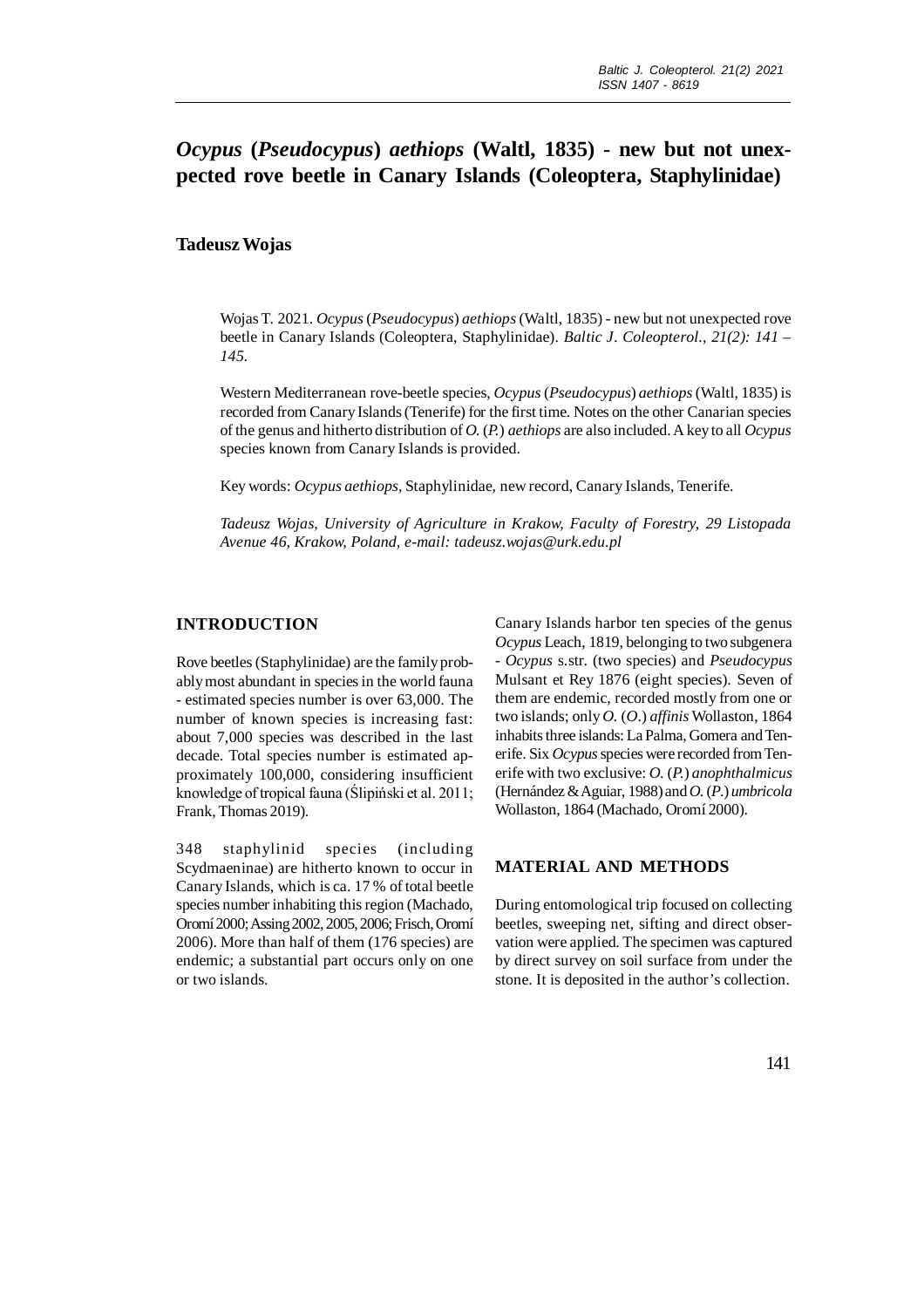## **RESULTS**

During entomological exploration with the use of diverse methods a specimen (female) of *Ocypus* (*P*.) *aethiops* (Waltl, 1835) was found, with the following label (Fig. 1):

- Tenerife: Macizo de Anaga - Pico del Inglés (Camino Viejo), 24.02.2012, picked under stone at the roadside in laurel forest; N 28°32'06.3" W 16°16'05.9" h=995 m a.s.l.

This species was hitherto known to occur in the Western Mediterranean region, entering also Azores and Madeira archipelagos (Fig. 2). Northern and eastern limits of its range run through France (Brittany, Île-de-France), Switzerland, Italy (only ssp. *O.* (*P.*) *ae. luigionii* (Müller, 1926) in Sicily), and Tunisia (Schülke, Smetana 2015). Despite its presence in neighboring regions, *O.*

(*P.*) *aethiops* has not been yet recorded from any of Canary Islands. Data on its habitat requirements are relatively scarce although it has been the most frequently observed in woodland where it was found in leaf litter and under the stones, avoiding open areas (Coiffait 1974; Silva et al. 2009). Circumstances of discovery confirm close relationship of this species with woodland areas. Occurrence of *O.* (*P*.) *aethiops* in this region is not surprising because it is known from neighboring regions and countries (Madeira, Morocco). Newly discovered locality is the southernmost point within the range of  $O$ .  $(P)$ . *aethiops*. The species is probably native but rarely observed element of Canary fauna although its entry from adjacent regions cannot be excluded bearing in mind growing intensity of tourism during last decades.

#### **Key to species of Ocypus of Canary Islands**

1. Last segment of at least labial palpus short, at most slightly longer than wide, broadly truncate apically. Palpifer usually with three apical setae. Subgen. *Ocypus*Leach................................................2

- Last segment of both maxillary and labial palpus elongate, longer than wide, in general fusiform, narrowly truncate apically. Palpifer usually with two apical setae. Subgen. *Pseudocypus* Mulsant and Rey.....................................................................................................................................................................3

 2. Last segment of maxillary palpi glabrous. Antennae, mouthparts and legs reddish brown. Hind wings reduced, not folded, reaching at most posterior edge of elytra; posterior margin of abdominal tergite V without narrow membraneous board. Body length 20-24 mm..................*O. affinis* Wollaston

- Last segment of maxillary palpi finely setose. Legs brownish black, only distal segments of antennae brownish red. Hind wings double folded; posterior margin of abdominal tergite V with narrow membraneous board. Body length 20-32 mm...................................................................*O. olens* (Müller)

3. Body depigmented, yellowish brown. Hind elytral margins rounded. Eyes lacking; endogeous species. Body length 11 mm....................................................*O. anophthalmicus* (Hernández & Aguiar)

- Body darkly colored. Hind elytral margins more or less straight. Eyes well developed. Body length 13-20 mm.............................................................................................................................................................4

4. Temples not longer than eyes. Abdomen not uniformly pilose, covered with brownish and grayish setae, often forming lines or spots in the middle and at the base of tergites..........................................5

- Temples longer than eyes. Abdomen uniformly pilose, covered with one-colored setae..................7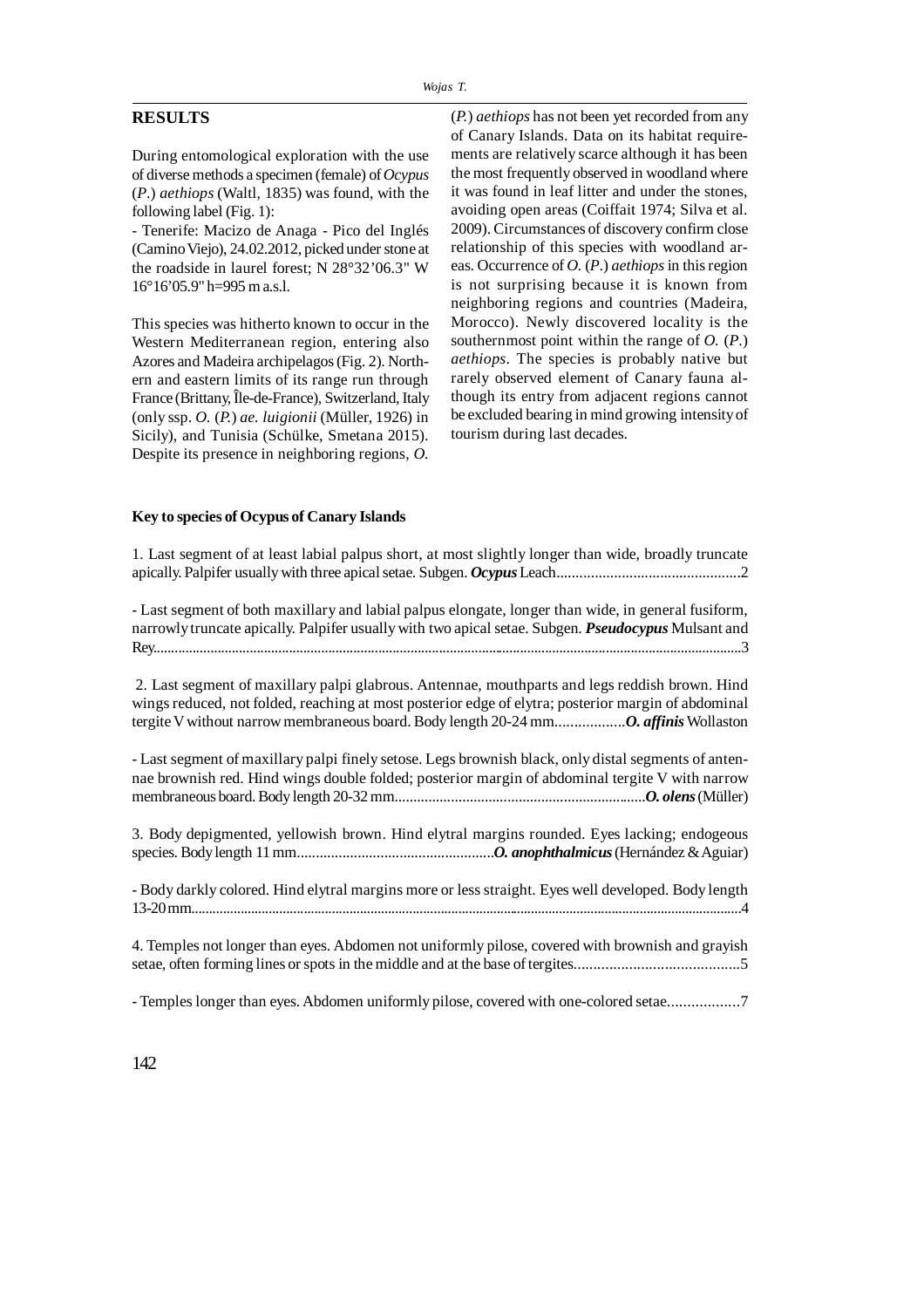5. Body dull, pronotum densely punctate, without glabrous longitudinal line in the middle. At least basal antennal segments yellowish brown. Tergites uniformly dark, in the middleof the base with round golden hair spot. Body length 14-20 mm..........................................................*O. aethiops* (Waltl)

- Body more or less shining, pronotum with narrow, impunctate longitudinal line in the middle. Only distal antennal segments yellowish brown, basal segments blackish. Hind margins of tergites yellowish brown, hairs forms different pattern. Body length 11-15 mm.............................................................6

6. Elytra wider and longer than pronotum. Pubescence on tergites directed obliquely, bright hairs form a pattern of 5 longitudinal lines. Body length 11-14 mm....................*O. fortunatarum* Wollaston

- Elytra as long as pronotum. Pubescence on tergites directed backwards, hairs bicolored, evenly dispersed, not forming any special pattern. Body length 13-15 mm............*O. subaenescens* Wollaston

| 7. Head oval, its length equal to width; hind angles markedly rounded. Body length 13-17 mm |
|---------------------------------------------------------------------------------------------|
|                                                                                             |
|                                                                                             |

|--|--|

8. Head without or with barely visible microsculpture. Abdomen lustrous, microsculpture visible only on sides of tergites..................................................................................................................................9

- Head with distinct microsculpture. Abdomen with faint lustre, microsculpture visible on the whole surface of tergites.....................................10

9. Head transverse. Penultimate antennal segments slightly transverse. Body length 14-17 mm................*O. canariensis* Gemminger & Harold

- Head almost square, its width merely exceeds its length. Penultimate antennal segments with length equal to its width. Body length 15 mm...................................*O. addendus* (Lindberg)

 10. Head transverse, temples one and a half time longer than eyes. Body black or blackish brown, 14-18 mm long...................*O. sylvaticus* Wollaston

- Head square, temples three times longer than eyes. Body reddish brown, 15-16 mm long.................... .....................*O. mateui* (Coiffait)



Fig. 1. *Ocypus aethiops* (Waltl) - a specimen caught by author; scale  $bar = 2$  mm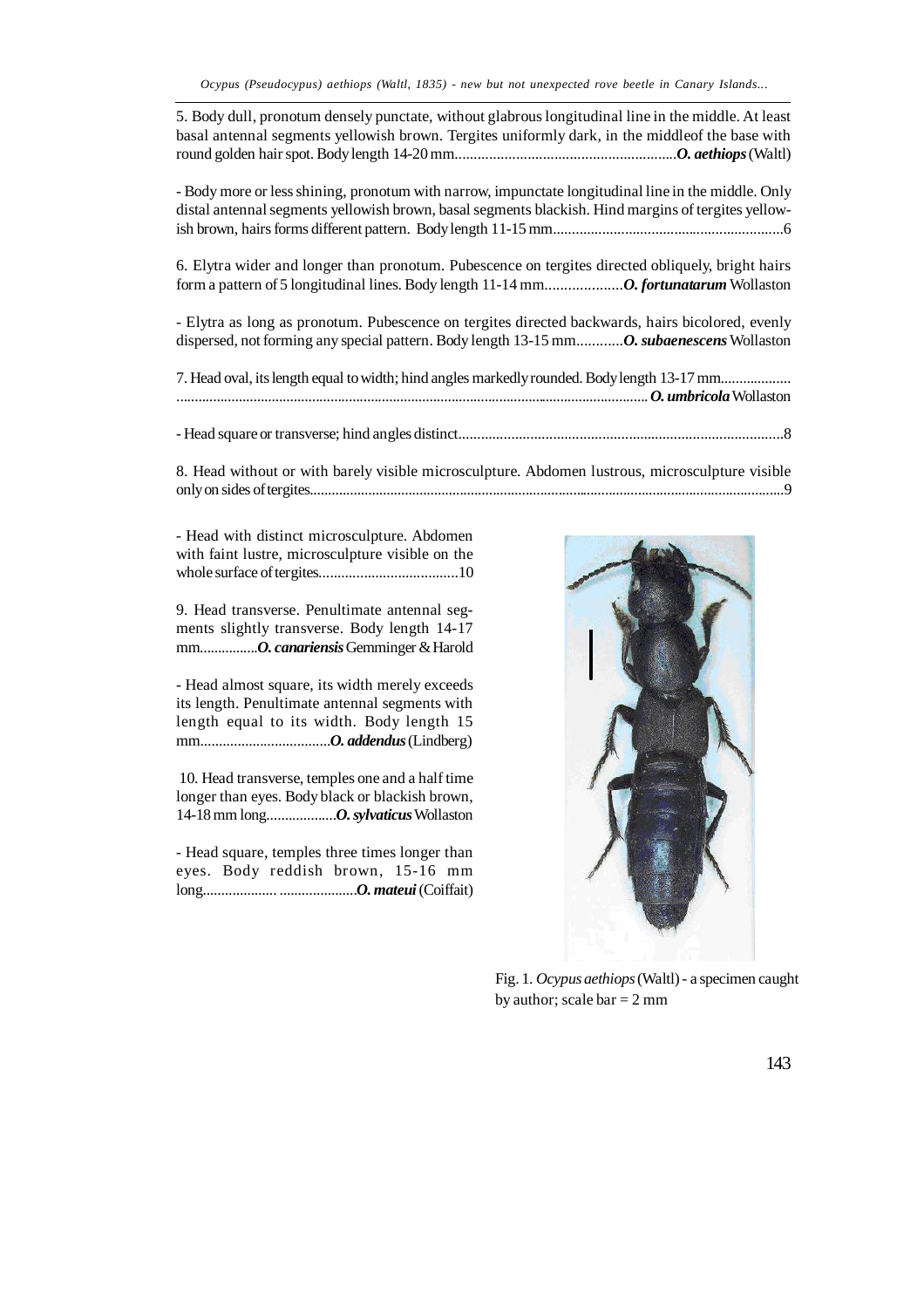

Fig. 2. Distribution map of *Ocypus aethiops* (Waltl, 1835) (black and elliptic fields); newly discovered locality marked with asterisk

# **REFERENCES**

Assing V. 2002: On the Staphylinidae of the Canary Islands. IX. New synonyms and records, and a systematic rearrangement of some endogean and cavernicolous Aleocharinae (Coleoptera). *Vieraea, 30: 45-66.*

Assing V. 2005: The first subanophthalmous species of *Oxypoda* Mannerheim from the Canary Islands (Coleoptera: Staphylinidae: Aleocharinae). *Vieraea, 33: 151-154.*

Assing V. 2006 (2005): A revision of Western Palaearctic Medon: the species of the Atlantic Islands, the Western Mediterranean, and Europe, except for the Southeast (Insecta: Coleoptera: Staphylinidae: Paederinae). *Bonner zoologische Beiträge, 54: 25-95.*

Coiffait H. 1974: Coléoptères Staphylinidae de la région Paléarctique Occidentale. II. Sous famille Staphylininae, tribus Philonthini et Staphylinini. *Nouvelle Revue d'Entomologie, suppl., 4 (1): 1-593.*

Frank J. H., Thomas M. C. 2019: Featured creatures: Staphylinidae (Insecta: Coleoptera). University of Florida, http://entnemdept.ufl.edu/creatures/misc/beetles/rove\_beetles [access: 10-10- 2021]

Frisch J., Oromí P. 2006: New species of subterranean *Micranops* Cameron from the Canary Islands (Coleoptera, Staphylinidae, Paederinae), with a redescription of *Micranops bifossicapitatus* (Outerelo & Oromí, 1987). *Deutsche Entomologische Zeitschrift 53: 23-37.*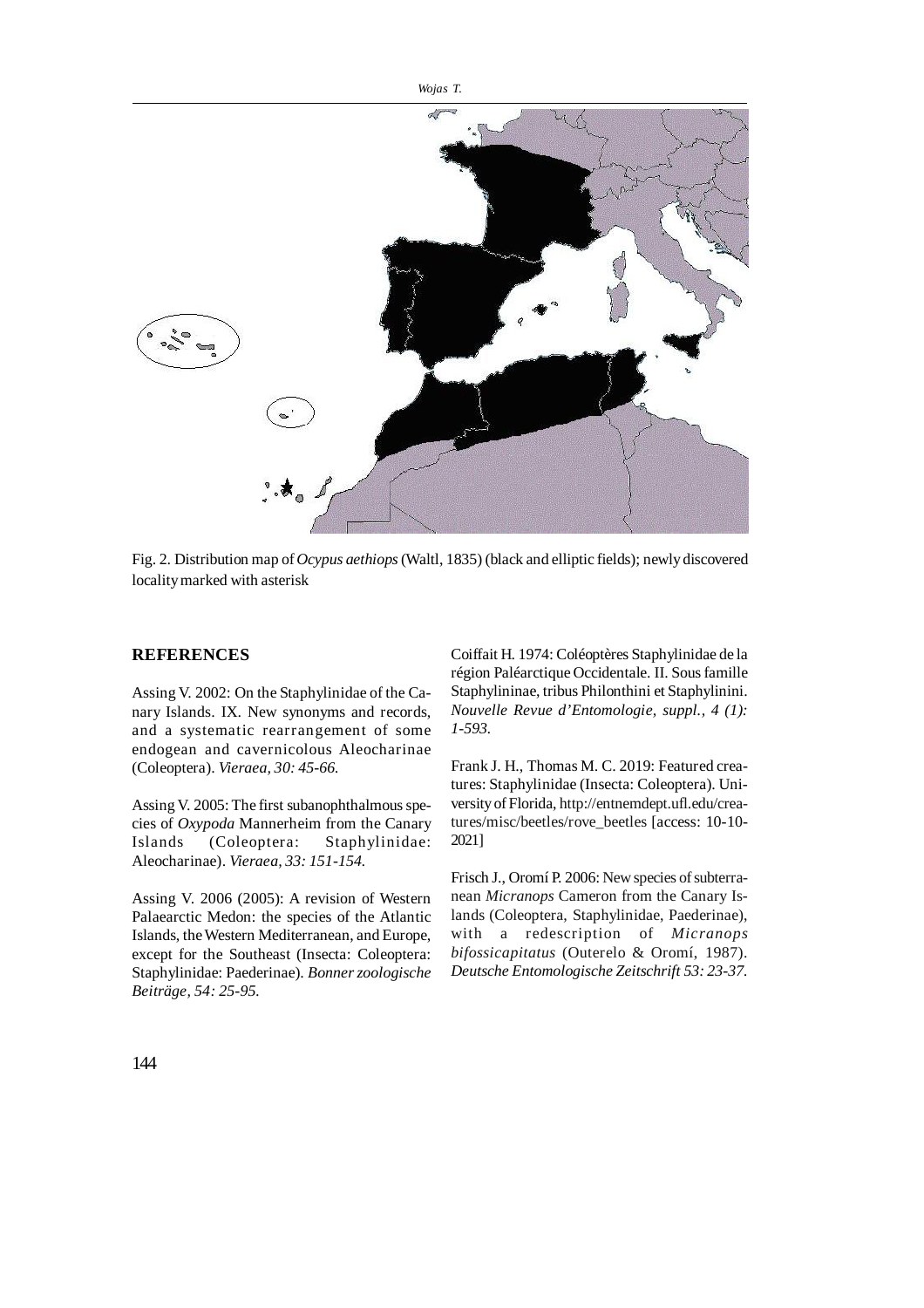Machado A., Oromí P. 2000: Elenco de los coleópteros de las Islas Canarias. *Instituto de Estudios Canarios, La Laguna, pp. 1-306.*

Schülke M., Smetana A. 2015. Staphylinidae. In: Löbl I., Löbl D. (eds.): Catalogue of Palaearctic Coleoptera: Hydrophiloidea - *Staphylinoidea, Revised and Updated Edition.Vol. 1 & 2, Brill, Leiden/Boston, pp. i-xxvi +1-1702.*

Silva P. M., Aguiar C. A. S., Niemelä J., Sousa J. P., Serrano A. R. M. 2009: Cork-oak woodlands as key-habitats for biodiversity conservation in Mediterranean landscapes: a case study using rove and ground beetles (Coleoptera: Staphylinidae, Carabidae). *Biodiversity and Conservation, 18: 605-619.*

Ślipiński S. A., Leschen R. A. B., Lawrence J. F. 2011: Order Coleoptera Linnaeus, 1758. In: Zhang Z.-Q. (ed.) Animal biodiversity: An outline of higher-level classification and survey of taxonomic richness. *Zootaxa 3148: 203–208.*

Smetana A. Davies A. 2000: Reclassification of the north temperate taxa associated with *Staphylinus* sensu lato, including comments on relevant subtribes of Staphylinini (Coleoptera: Staphylinidae). *American Museum Novitates, 3287: 1-88.*

> *Received: 05.02.2021 Accepted: 21.12.2021 Published: 30.12.2021*